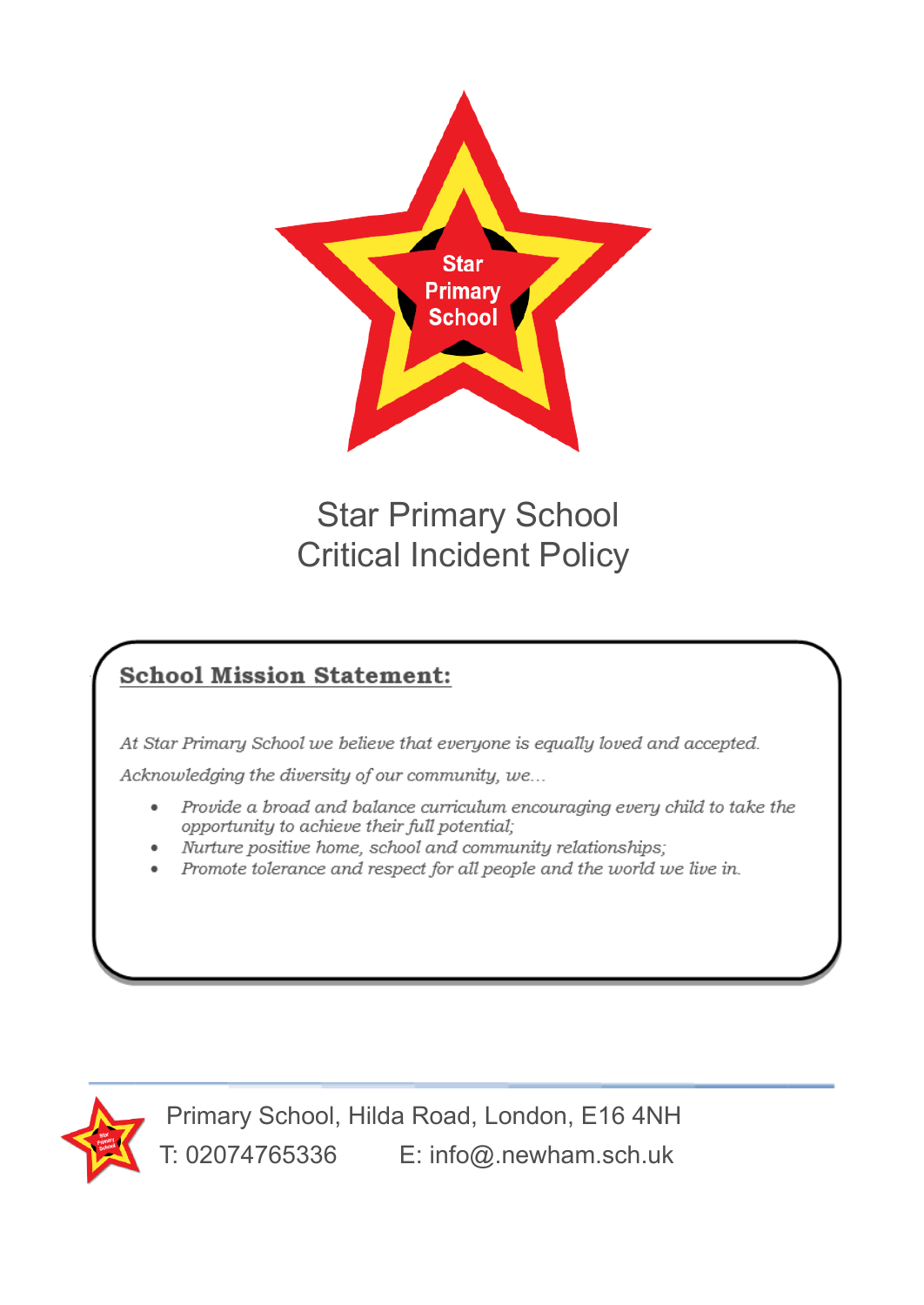#### **Introduction**

Schools, under normal circumstances, provide a safe and secure environment for all children to learn, develop and grow in. Unfortunately, crises or tragedies can occur and can result in significant distress for all individuals involved as well as for the school as a whole. There are any number of possibilities requiring any number of responses and this policy outlines some of the procedures the school will take if such an incident present itself.

#### **What counts as a Critical Incident?**

A Critical Incident may be defined as a single incident or sequence of incidents which:

- Are sudden and unexpected
- Contain real or imagined threats to a person
- Overwhelm usual coping mechanisms
- Cause severe disruption
- Are traumatic to anyone

Critical Incidents affecting school may include:

- The death of a pupil(s) or member(s) of staff through sudden accident, murder, terminal illness or suicide.
- A serious accident involving pupils and school personnel on or off school premises.
- A violent attack or violent intrusion onto school premises, e.g. involving an armed intruder or a bomb alert.
- Fire, flood, building collapse or major vandalism in school.
- A hostage situation.
- A significant event in the community, e.g. transport accident, terrorism.

#### **Role of the school in a Critical Incident**

At Star Primary School we recognise that we have an important role to play in helping children understand and cope with the impact of traumatic events. School is a normal place to be and offers security at a time of insecurity.

Pupils may be affected by crises that occur either in or out of school. The emotional effects of disasters on children are not always immediately obvious to parents/carers or school staff. Indeed, at times children find it difficult to confide their distress to adults as they know that it will upset them. In some children the distress can last for months, even years, and may additionally affect their academic attainment. Some young people may not feel comfortable enough or be able to share their feelings and thoughts in public or with staff either because they are unable to do so or because they fear their confidence may be abused. Similarly, because many adults are not able to talk about death, bereavement and tragedy, they may unwittingly stop children talking about similar emotional experiences.

At Star Primary School we take all children's needs seriously, including emotional/psychological and are committed to ensuring all children receive the help they require to explore such matters as death and significant harm or injury in an environment of trust, care and safety. We also recognise the impact such incidents can have on the well-being of staff and parents/ carers and will do our utmost to support any recovery needed and to work with any agencies required.

#### **Preventive and precautionary measures**

Whilst no amount of planning can totally prevent accidents and problems occurring, it is hoped that some can be prevented and the effects of others minimised by taking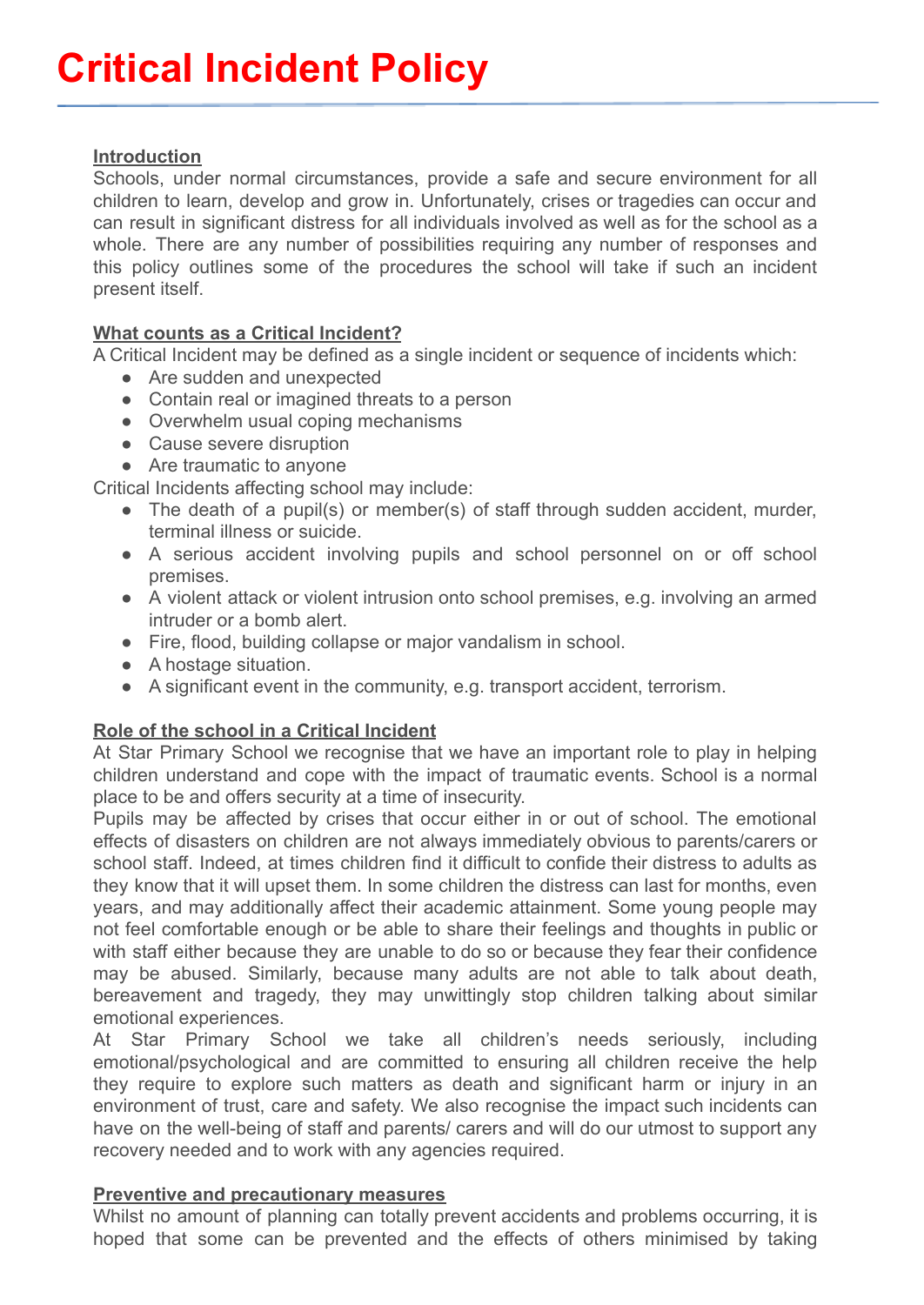sensible precautionary measures.

At Star Primary we expect that:

- Staff and pupils will be familiar with the school's routines for fire and the evacuation of the school building on hearing the fire alarm
- Staff will be familiar with the routines and procedures for dealing with emergencies (as detailed in this policy)
- Staff and pupils will be familiar with the school's security procedures, in particular that all visitors not wearing a visitor's badge should be questioned and escorted to the school entrance area
- Staff organising school trips and visits follow the guidelines and write a risk assessment to be signed off by the Head Teacher
- Staff will sign in and out of the premises
- Staff are aware of pupils with medical needs or health problems
- Staff are aware of school procedures in dealing with violence at work
- Staff are aware that they should assess associated risks to children before carrying out a curriculum or other activity
- Staff are aware that they are responsible for assessing risks to themselves before undertaking an activity
- Additionally, in the event of a critical incident the priorities of those adults in charge of the school or trip will be to:
	- o Save life
	- o Minimise personal injury
	- o Safeguard the interests of all pupils and staff
	- o Minimise loss and to return to normal working as quickly as possible

#### **Plan to minimise the impact of a crisis**

At Star Primary School we will follow any guidance given by the Local Authority as well as any advice given by Police.

The school's reaction to a critical incident can be divided into the following categories:

- a) Immediate action
- b) Short term action
- c) Medium term action
- d) Longer term action
- e) Reflection

#### **IMMEDIATE ACTION – When a crisis occurs:**

1. Obtain accurate information relating to the incident and relay this to the Head Teacher (or Deputy Head Teacher in her absence)

2. Ensure staff have an emergency number (mobile) to contact the Head Teacher as outside lines may be jammed as a response to any incident outside of the school.

3. The Head Teacher will contact the parent/ carer of the child caught in the tragedy and ask them to come into school for a full briefing if this is appropriate. (This may not be appropriate if the parent/carer needs to go to a hospital if the child has been seriously injured.) Parents/ carers need to be informed of all available facts as early as possible, or if school needs to be evacuated off site, all children and adults will evacuate to: n Jonoor.c.<br>often Secondary School,

| Eastlea Secondary 3 |
|---------------------|
|                     |
|                     |
|                     |
|                     |
|                     |

Gainsborough Road, London, E15 3AF. 0207 476 3533

#### Gainsborough Primary School

If these locations are unsuitable, evacuate to Star Park.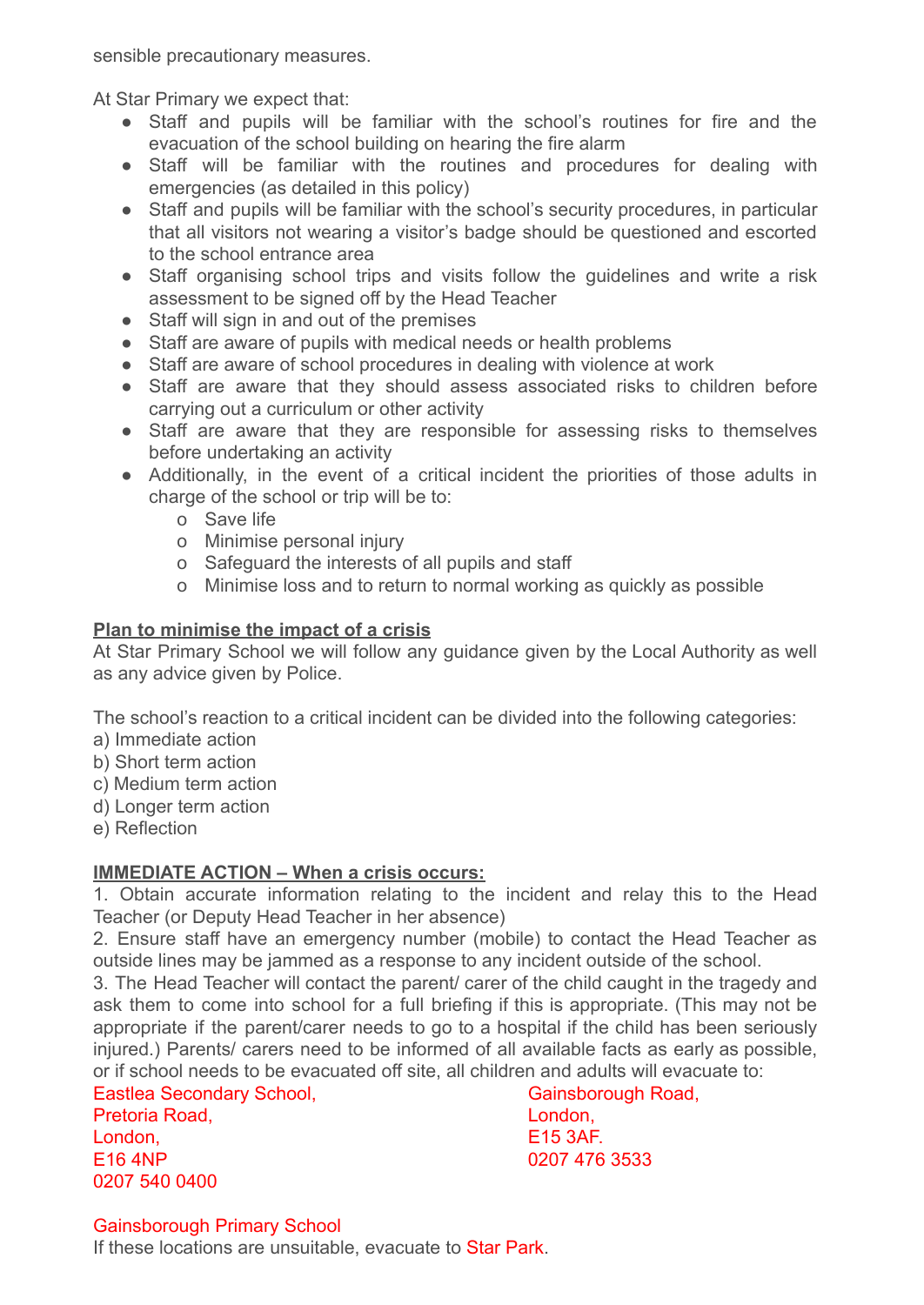4. The Chair of Governors and appropriate officers in the Local Authority will be contacted and notified of the incident so that appropriate assistance can be given. 5. Staff will be informed as early as possible.

6. Ensure any incoming calls by other parents or agencies are answered. A record of who has phoned will be kept so the school knows who else needs to be contacted.

7. All other parents/ carers will be informed that a significant accident has occurred and the result of this may be that their child will be upset. Any parent who is distressed will be offered support and telephone numbers given of agencies which can help.

8. A telephone call will be made to inform our neighbouring schools that an incident of significance has occurred.

9. The school will contact the Local Authority press officer for advice regarding dealing with the media. All guidance will be adhered to. No member of staff or member of the Governing Body will talk to the media unless previously arranged. Additionally, all parents/ carers and children will be asked not to talk to the media in the best interests of the children, staff and school as a whole. It is expected that the LA press officer will deal with any request for television, radio or newspaper interviews. All enquiries will be directed to and through the press officer who will (if required) arrange to have a briefing session with the press.

10. Pupils will be informed of what has happened in a factual but sensitive way so to avoid any misunderstanding. It is preferable to do this as classes so that children can ask any questions they may have. Facts only will be shared and staff will not share any personal comments or speculations. They will be told as close to the time that parents/ carers are informed.

11. School routines will continue (as far as possible). This is to ensure the children feel secure and know there is stability in school.

12. If the incident has resulted in a death, the school will enquire as to the burial customs of the family (some religions hold their funeral services within 24 hours of death). This will include whether sending flowers, for instance, is appropriate.

#### **SHORT TERM ACTION**

Once it is confirmed that the school is facing a major crisis the following will be followed: 1. Ensure children receive any medical or first aid support they require and that they are physically safe from any further harm.

2. Ensure children are reunited with their families as soon as practicable. If necessary, organise for families to be taken to their children.

3. Ensure all staff, teaching and non-teaching, have an opportunity to express their emotional reactions to the crisis.

4. Make contacts with other professionals and organised support for any member of staff or child who requires professional help. The Head Teacher has responsibility for ensuring that the right professional support is in place for the children. If appropriate, set up a regular support group, counselling sessions and someone who will monitor and assess the children's and/ or staff's needs and their well-being.

5. Organise for appropriate agencies to come into school to talk to all the children in assemblies if this is required and will be helpful.

6. After a few days or when deemed appropriate, organise for a designated person in school to be available to listen to any of the children's reflections, thoughts and feelings on the prior events. If a child feels more comfortable talking to another member of staff, this will be acknowledged and organised.

7. If a child or a group of children have been personally affected by the incident, all other children need to be given time to make cards and send messages as appropriate.

8. Staff need to be aware that children may show a reaction in their play and learning and that this can be a normal reaction to significant events. Staff need to make observation notes and keep careful records of any behaviour that is unusual for the child, and these should be shared with the parent. Appropriate support will be put in place if this is required.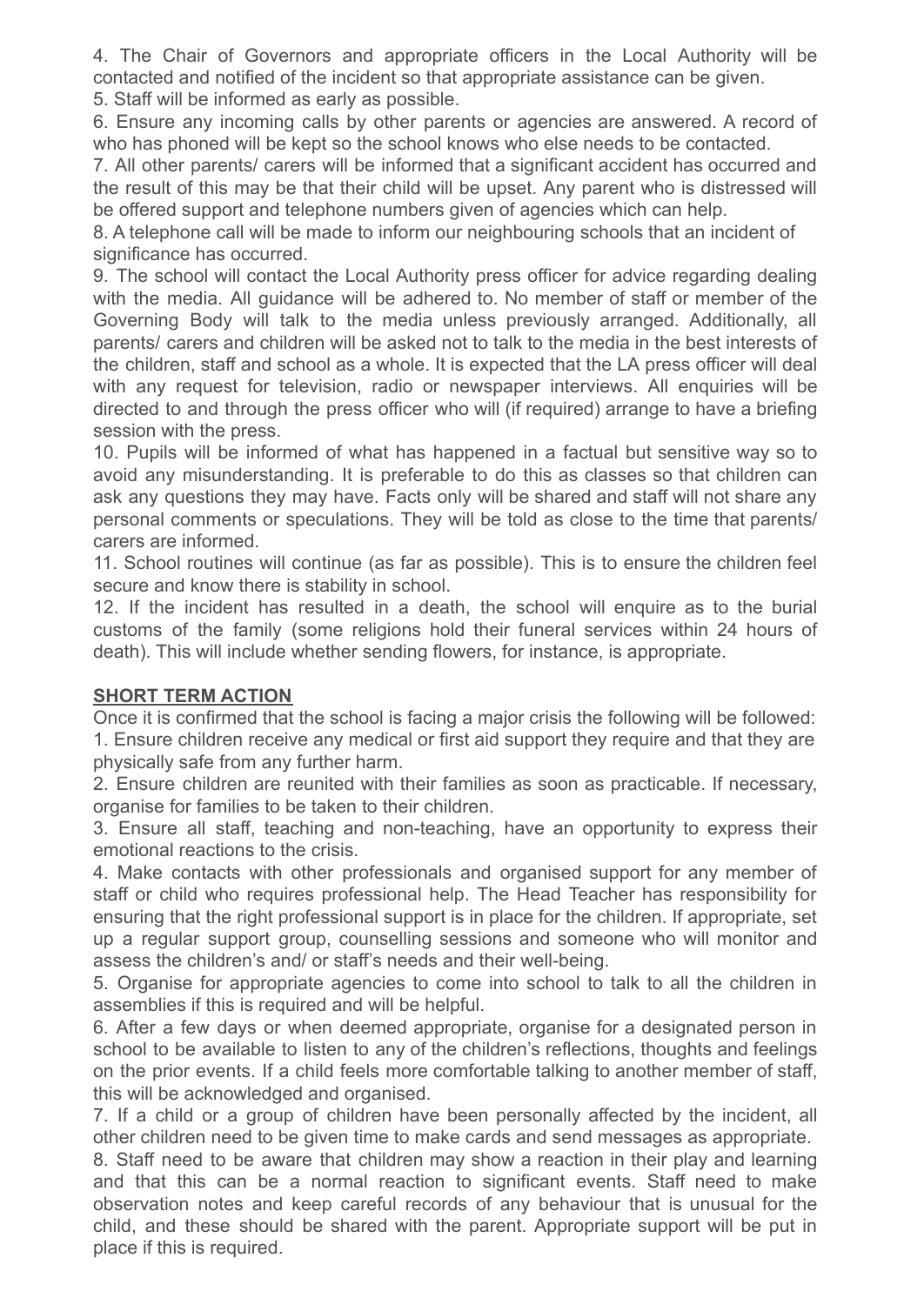9. Organise a debriefing session for children and staff by an experienced person from outside the school. This is to ensure:

- there is clarification about what has happened
- there is an opportunity for everyone to share and talk about their reaction to what has happened
- give reassurance
- mobilise resources

10. The school will contact the families of those who have been hurt or bereaved and express sympathy and give support

#### **MEDIUM TERM ACTION**

Careful and sensitive planning is required to ensure pupils, staff and the whole school community recover as quickly as possible and that stability is recreated.

At Star Primary School we will:

1. Make sensitive arrangements for the return to school which may include:

- the possibility of part time or flexible attendance
- preparing re-entry into the class
- ensuring the curriculum is well thought through
- a catch up package is planned
- organising visits by the class teacher and friends to give confidence and a clear message of a support network at school
- set up 'sanctuary' arrangements for any pupil if they feel upset or become overwhelmed by the recent events

2. Arrange alternative teaching if necessary (the pupil may have difficulties concentrating or writing and this will need to be considered by staff)

3. Arrange support for affected staff. Staff may need to have their own needs met and the Star will contact any appropriate outside consultants or agencies to assist with this. Advice will always be sought from Health or Local Authority personnel.

4. Liaise with parents which will include the sending of bulletins. These may include what help has been put in place, a list of people who can offer further support and who to contact if parents have any further concerns about their child.

5. Decide about attendance at funerals. This will usually be the Star, the Chair of Governors and other members of the staff if available.

6. A special assembly or memorial service will be planned to allow the whole school community to acknowledge the events and to ensure there is a moving on from these if this is deemed appropriate.

7. Ensure staff and parents/ carers are aware of how they will be kept up to date with their child's progress in school. The Star will contact any parent/ carer personally and establish a plan of communication.

#### **LONGER TERM ACTION**

At Star Primary School we recognise that the effect of any crisis can last for many years. The following will be considered:

1. Introduce strategies to continue monitoring the most vulnerable pupils and staff. All new members of staff will be informed of the events that took place and additionally, have access to any monitoring notes made. New staff will additionally know how to obtain further help if this is necessary.

2. Consult and decide on whether and how to mark the anniversary of the event.

3. Plan how to deal with any legal processes, enquiries and even news stories that may bring back distressing memories and cause temporary upset within the school.

#### **Curriculum planning for serious injury, death and bereavement**

The Curriculum at Star Primary School we believe that the subject of death and how to deal with death should not be left for when a critical incident happens in school. Most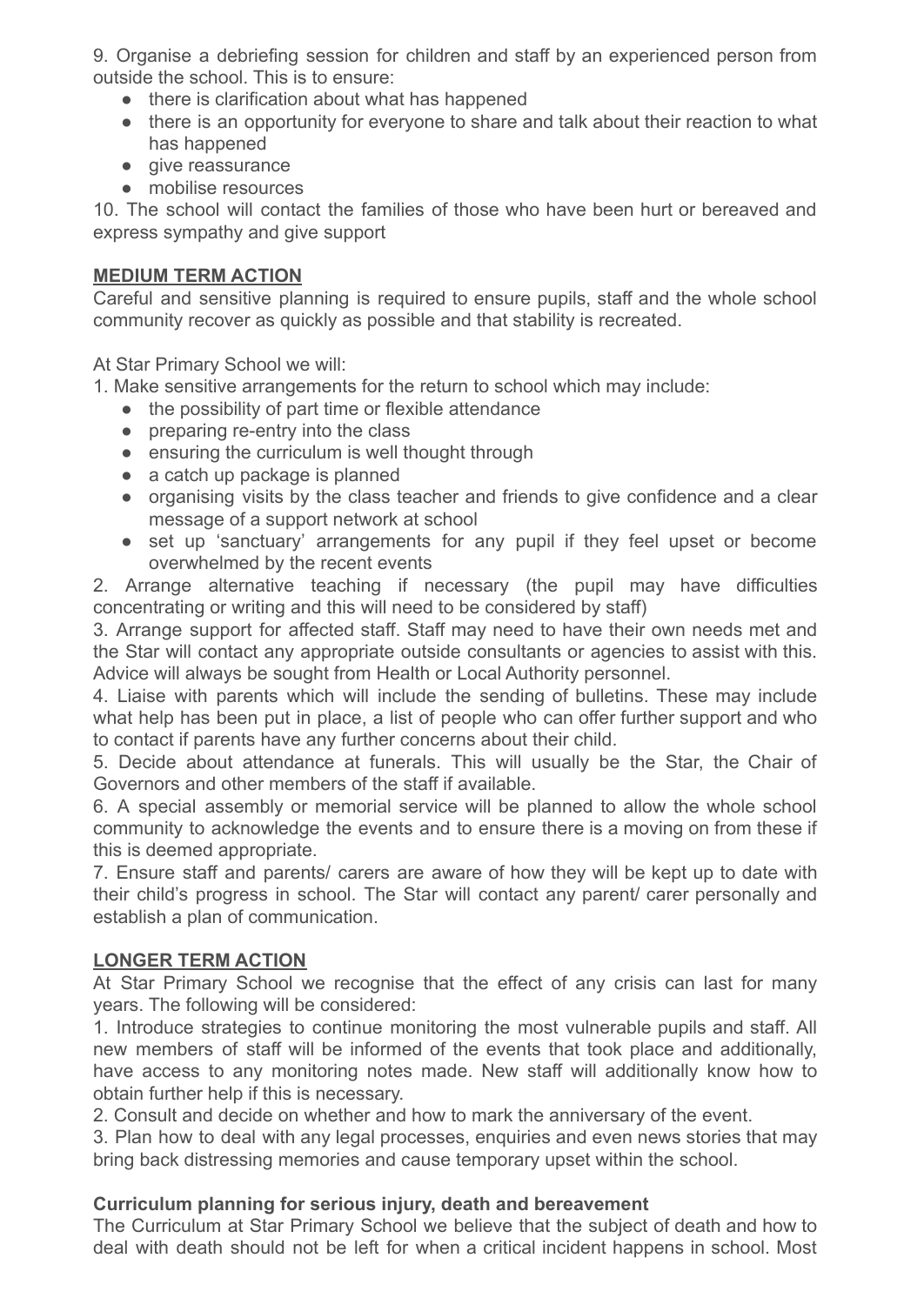children will have experienced death in some way, whether this is the demise of a loved family member or a family pet. Death should be seen as a natural part of our life cycle and needs to be discussed sensitively through the curriculum we deliver.

The discussion and coverage of these issues in the curriculum will mean that pupils will already have had some familiarity with them. Whatever the age of the children, the issues can be embedded in the curriculum, so that our young people are used to talking about such subjects. In this way they will not be shrouded in mystery and taboo and may feel more open to talk about their feelings and any fears, worries or anxieties they may have. At Star Primary School we choose to discuss death and bereavement through our Religious Education, Science and Personal Social, Health, Cultural and Economic curriculum (PSHCE).

#### **Helping teachers deal with sensitive issues**

As a school we recognise that some teachers may find it uncomfortable to explore ideas and feelings they are not completely at ease with themselves. Additional development support will be sought from the Local Authority who will help to develop strategies for dealing with difficult questions and personal feelings. We will always seek advice from professionals within the Local Authority who will help us to best support all the children within the school.

#### **Multi-cultural and multi-faith issues**

At Star Primary School we recognise that we need to have a clear understanding of all of our pupils' backgrounds. This includes having an informed understanding of different cultural and religious attitudes to disability, disasters, death, bereavement, mourning and funerals. Such awareness of diverse views and expectations contributes towards creating a supportive ethos within the school. We aim to discuss these as part of our focus on Spiritual, Moral, Social and Cultural learning (SMSC) which is central to our curriculum. We continue to strive to deliver a curriculum that best prepares all of our young people for situations they will face during their lives. We value any feedback from children, as well as from parents/ carers. There is always an opportunity to talk to staff if there are any issues connected with serious injury, death or bereavement which families feel the school needs to be aware of. By working together, it is hoped that every child will quickly overcome any reaction to critical incidents that they have been involved with, have witnessed or been a part of as part of the school family.

#### **Significant damage to the school premises**

If the school building is not safe to be used as a place of learning the Star will contact the Local Authority for guidance in the hope that alternative arrangements can be made quickly. Parents will be informed that the school has been closed at the earliest opportunity so that appropriate child care can be secured. Information regarding the closure of the school will be through contacting parents through an alert on the website Home Page and through phone calls and text/ email messages (Parentmail) if these are available. The school will not reopen until all health and safety regulations have been met. We will always put the safety of our children and staff first.

#### **Multiple staff absence**

There may be an occasion when there are multiple staff absence due to a severe virus, through other illnesses or through the impact of off-site accidents in which several members of the staff have been hurt. If there is insufficient staff to open the school parents will be informed as soon as possible. Guidance will be sought from the Local Authority as to whether there is any possibility of staff from neighbouring or other schools could be brought in at short notice to enable learning to continue in school. All possibilities will be looked into to ensure the school functions as normally as possible and as soon as possible.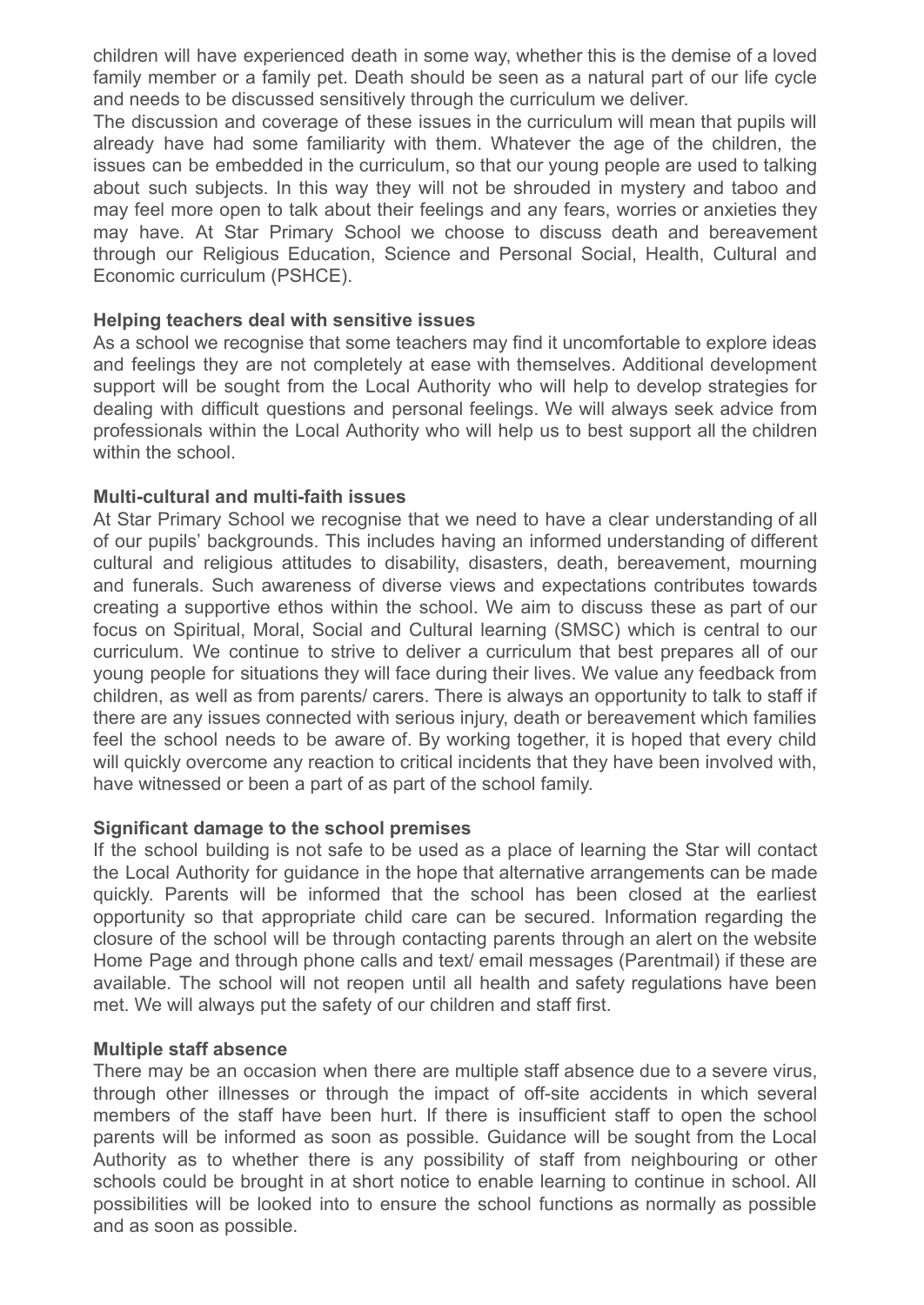#### **REFLECTION**

Consideration after the critical incident:

- Self-care for staff; be aware of delayed responses and provide opportunities to reflect on resiliency of the community and individuals.
- Be mindful of significant dates and on how these may take on a new meaning for individuals or the community.
- Reflect on what our school has learnt from the Critical Incident and what would be done differently if there were another. Update plans as necessary.
- Identify skills that need to be developed in staff or pupils?

| Task                                                           | Timescale                    | <b>Lead Person/Team</b>                                 |
|----------------------------------------------------------------|------------------------------|---------------------------------------------------------|
| Obtain factual information of<br>crisis                        | <b>ASAP/ Within hours</b>    | <b>Head Teacher</b>                                     |
| SLT to meet with support<br>personnel                          | ASAP/ Within hours           | Head Teacher, SLT and Chair<br>of Governors             |
| Establish an intervention team                                 | Within hours                 | Head Teacher, SLT and Chair<br>of Governors             |
| Contact families concerned                                     | <b>Within hours</b>          | <b>Admin Staff</b>                                      |
| Call a staff meeting to give<br>information                    | ASAP/Same day if practical   | <b>Head Teacher</b>                                     |
| Inform pupils in small groups                                  | Same day if practical        | <b>Head Teacher &amp; class</b><br>teachers             |
| Arrange a debriefing meeting<br>for staff involved in disaster | Same day if practical        | Head Teacher & all staff                                |
| Debriefing for pupils involved<br>in the disaster              | As soon as possible          | <b>Head Teacher &amp; class</b><br>teachers             |
| Identify high risk pupils and<br>staff                         | Next few                     | <b>Head Teacher &amp; class</b><br>teachers             |
| Promote discussion in classes                                  | Next few days and weeks      | Class teachers & teaching<br>assistants                 |
| Identify the need for group or<br>individual treatment         | Days or weeks after disaster | Class teachers, teaching<br>assistants and Head Teacher |
| Organise treatment                                             | As required                  | <b>Head Teacher and SLT</b>                             |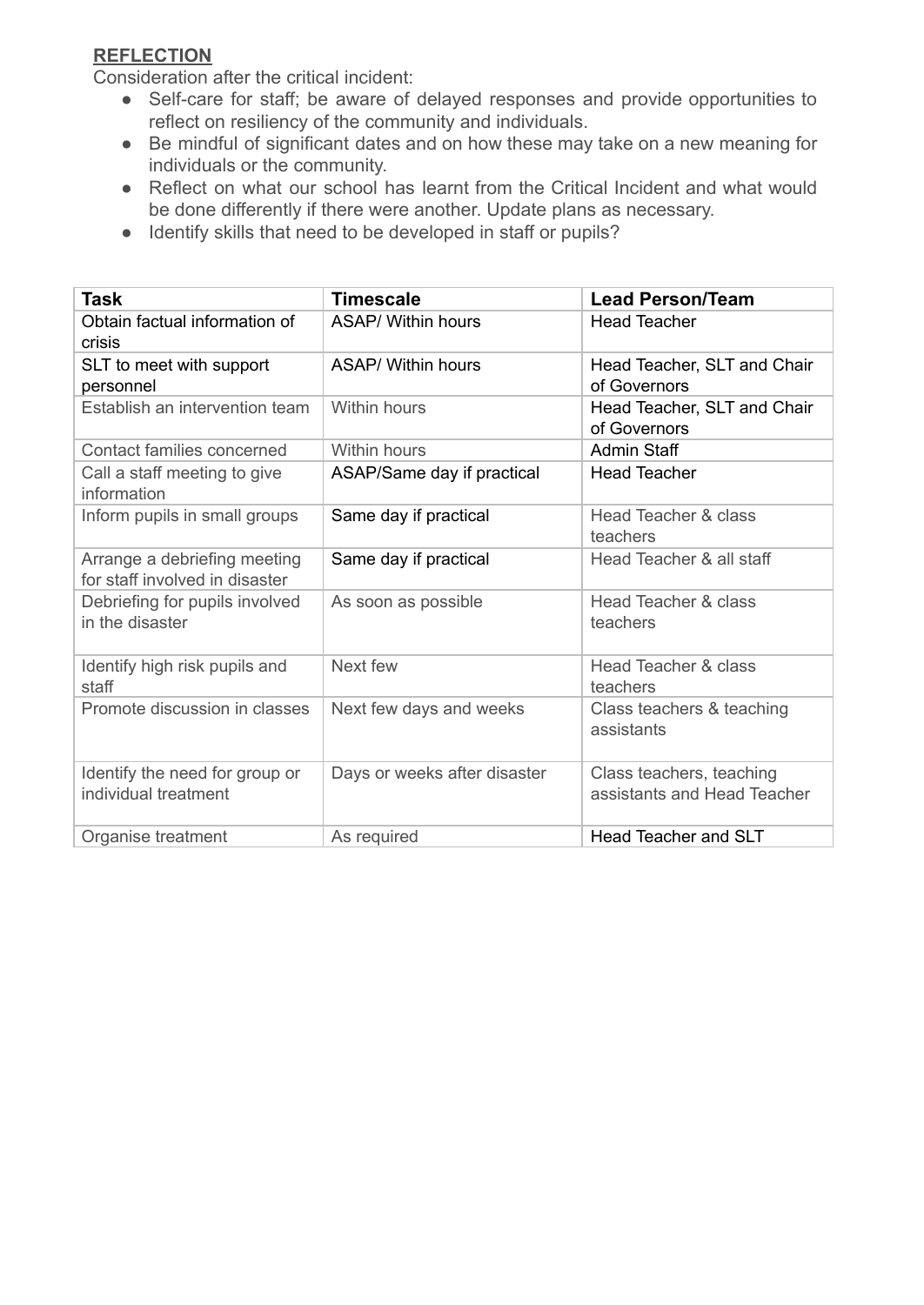

## **EMERGENCY EVACUATION PLAN STAR PRIMARY SCHOOL**

#### **PURPOSE**

The purpose of the plan is:

- To ensure that the people who work in Star Primary know what to do in the event of a fire
- To ensure that all people with in the school premises, including members of the public, ancillary staff and temporary staff are safely evacuated.

#### **FIRE**

The standard fire procedure must be followed and the Head Teacher (or other appointed person who will call emergency services in her absence). When they arrive will discuss with emergency services whether it is necessary to evacuate the site.

#### **GAS LEAK**

Gas is a powerful explosive in certain conditions. If a gas leak is suspected, the gas board must be contacted immediately. Normal evacuation should take place and the fire brigade contacted and informed. Evacuation of the site will be conducted after the Head teacher has taken legal advice from the gas board.

#### **BOMB THREAT OR SUSPECT DEVICE**

The bomb threat procedure must be followed and then the emergency evacuation plan followed.

#### **BOMB THREAT PROCEDURE**

In the event of a threat being received (phone call), the Head teacher (Deputy Head teacher in the Head teacher's absence) or person in charge must be notified immediately.

The fire alarm will be activated and emergency evacuation procedures will be put in to place.

#### **EMERGENCY EVACUATION BOX**

The box should contain:

- 5 x A4 laminated signs for hanging on entrance gates "This school has been evacuated to Eastlea Community School, Pretoria Road, Canning Town, London, E16 4NP Tel: 020 7540 0400" (1st Evacuation base)
- 5 x A4 sixe laminated signs for hanging on entrance gates "This school has been evacuated to Gainsborough Primary School, Gainsborough Road, London, E15 3AF, Tel: 020 7476 3533" (2nd Evacuation base)
- A current list of Telephone/contact details of all pupils
- A current medical List of pupils
- A copy of important telephone numbers
- First Aid Materials

#### **The box shall be kept in the main office and must be clearly labelled "EMERGENCY EVACUATION BOX".**

Ensure medicines, asthma pumps etc. of those pupils requiring them are taken to the evacuation site.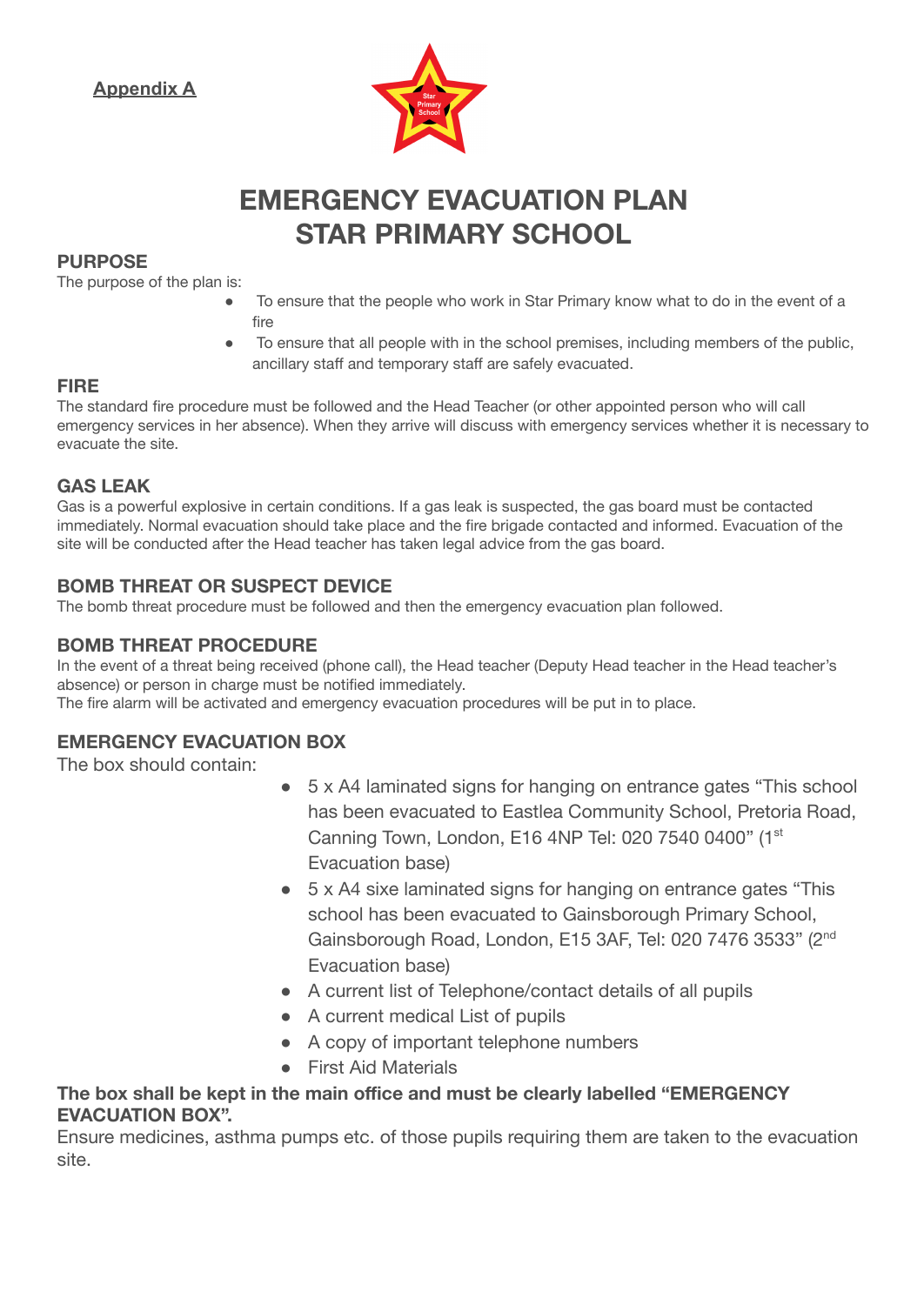#### **EVACUATION OF SITE**

The Standard evacuation drill must be carried out and all pupils, staff and visitors on registers.

Eastlea Community School must be contacted and informed of the incident and likely arrival time. In the event that Eastlea School is affected by the evacuation then Gainsborough Primary School must be contacted and informed (see telephone numbers).

All classes should have a minimum of two members of staff accompanying them (Nursery – 4 adults)) and the Teacher should carry the register.

The Deputy Head (or appropriate member of Leadership Team in their absence) should lead the way. Starting with the youngest children (in pairs), they should be escorted to Eastlea Community School or other receiving site.

At Star, the Head teacher (or Deputy in her absence) will liaise with the Fire Brigade/Gas Board and Geetha Unnithan (Health and Safety Coordinator or other appropriate local authority representative such as Newham Emergency Services) decide whether the situation is temporary (within 1 hour) or not. If the situation is likely to last longer, then arrangements need to be made to contact parents. The Admin staff will then find a suitable base at Eastlea or other appropriate site, so that they can contact parents using the school's landline (Eastlea will be compensated for the use of their telephone).

The local Authority Press Office will be contacted by the Head teacher (in liaison with Geetha Unnithan). If the building is deemed safe then children will return to school following the same procedures as before.

#### **MAIN RECEPTION STAFF/ADMIN STAFF**

The person on the main reception will:

- Take the visitor's book/register with them (if safe to do so)
- Check all toilets on the way out
- Take the emergency evacuation box
- On arrival at the assembly point report to the manager or other appropriate person
- Make the emergency plan available to person in charge

#### **OTHER STAFF MEMBERS**

- On hearing the alarm leave by the nearest exit
- Ensure that any people met on the way are ushered to the exit with you
- Report to the assembly point

#### **EVACUATION OF PEOPLE WITH MOBILITY PROBLEMS**

Wherever possible those with mobility problems should be assisted to evacuate via the stairs through main entrance if possible. Where this is not possible they should stay where they are and wait to be rescued by emergency services. For more information see evacuation of disable people standard policy.

#### **FIRE FIGHTING EQUIPMENT & EMERGENCY INFORMATION**

The map attached shows:

- The location and type of fire fighting equipment available throughout the building
- The location of the fire control panel
- Smoke and heat detectors
- **Emergency light units**
- Electricity mains switch
- Water main stop cock
- Main gas shut off valve (and local valves in large kitchen areas)
- A copy of this emergency plan, including map is to be kept in the Visitors book

Fire fighting equipment is maintained under contract on an annual basis. The school will keep a log of events for the evacuation.

#### **TRAINING (Induction)**

The Health & Safety Coordinator will ensure that the contents of this emergency plan are communicated as part of the staff induction, which is held on the arrival of new or temporary members of staff.

At Induction employees and temporary staff will tour the building and be shown the location of fire fighting equipment, alarm call points and emergency exits. It must be made clear to them that emergency escape routes and doors are not blocked or inhibited in any way. They must be clearly informed of, and where required practised in any other specific responsibilities they may have in relation to the fire arrangements.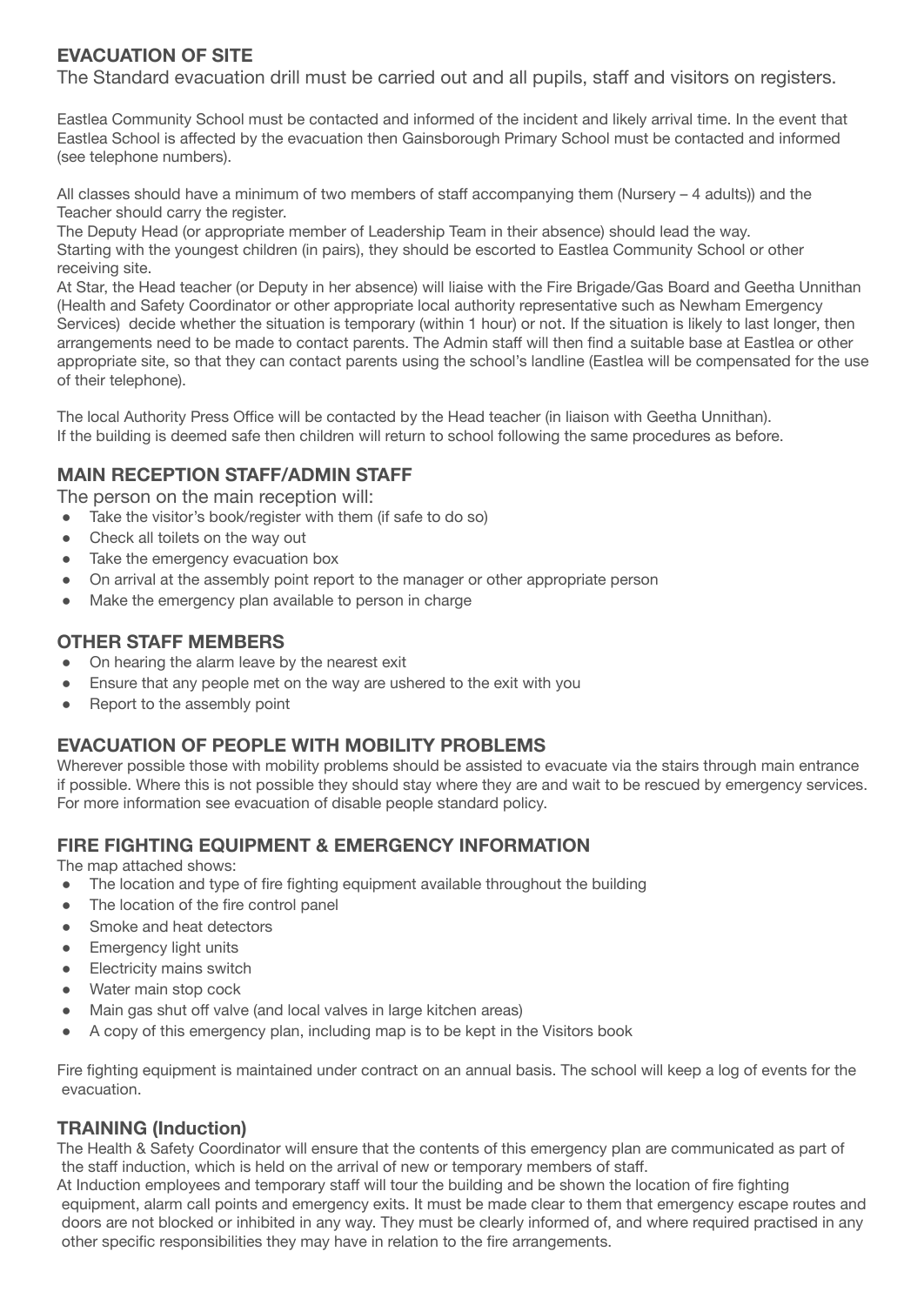**Appendix B**



### **ROLES AND RESPONSIBILITIES – ACTION PLAN**

|   | <b>ACTIONS</b>                                  | <b>SUGGESTED PERSON RESPONSIBLE</b> |
|---|-------------------------------------------------|-------------------------------------|
| 1 | Registers                                       | <b>Baneen Abbas</b>                 |
| 2 | <b>Visitors Book</b>                            | Receptionist                        |
| 3 | <b>Evacuation Box</b>                           | <b>Claire Barracks</b>              |
| 4 | Leader of Plan                                  | Lisle Von Buchenroder               |
|   | Designate roles and responsibilities            |                                     |
|   | Liaise with emergency services                  |                                     |
|   | Coordinates from school                         |                                     |
|   | Informs LEA of incident                         |                                     |
| 5 | Assist Leader                                   | Emilie Poulteney, Steven Carbutt,   |
|   | Remain at school                                | Jacqui Jennings                     |
| 6 | Assist Leader                                   | Emilie Poulteney, Steven Carbutt,   |
|   | Remain at School                                | Jacqui Jennings                     |
|   | Inform parents/relatives                        |                                     |
|   | Liaise with emergency services                  |                                     |
|   | Contact relevant outside agencies               |                                     |
| 7 | Adopt Leader role if Head teacher not available | Emilie Poulteney, Steven Carbutt,   |
|   |                                                 | Jacqui Jennings                     |
| 8 | Liaison with media                              | LB Newham Press Office (Via Geetha  |
|   |                                                 | Unnithan, Health Safety             |
|   |                                                 | Coordinator) Tel: 0208 249 6970     |
|   |                                                 | Mob: 07770 227094                   |

| <b>Emergency Contact Details</b>         |                                  |  |  |
|------------------------------------------|----------------------------------|--|--|
| <b>Geetha Unnithan</b>                   | <b>Newham Emergency Services</b> |  |  |
| <b>Head of School Management Support</b> | <b>Folkestone Road Depot</b>     |  |  |
| <b>Newham Partnership Working</b>        | <b>East Ham</b>                  |  |  |
| <b>760 Barking Road</b>                  | <b>London</b>                    |  |  |
| <b>London</b>                            | E6                               |  |  |
| <b>E13 9PJ</b>                           | Tel: 0203 373 2396/92            |  |  |
| Tel: 0208 649 6970                       | 0208 552 6810                    |  |  |
| Mob: 07770 227094                        |                                  |  |  |
|                                          |                                  |  |  |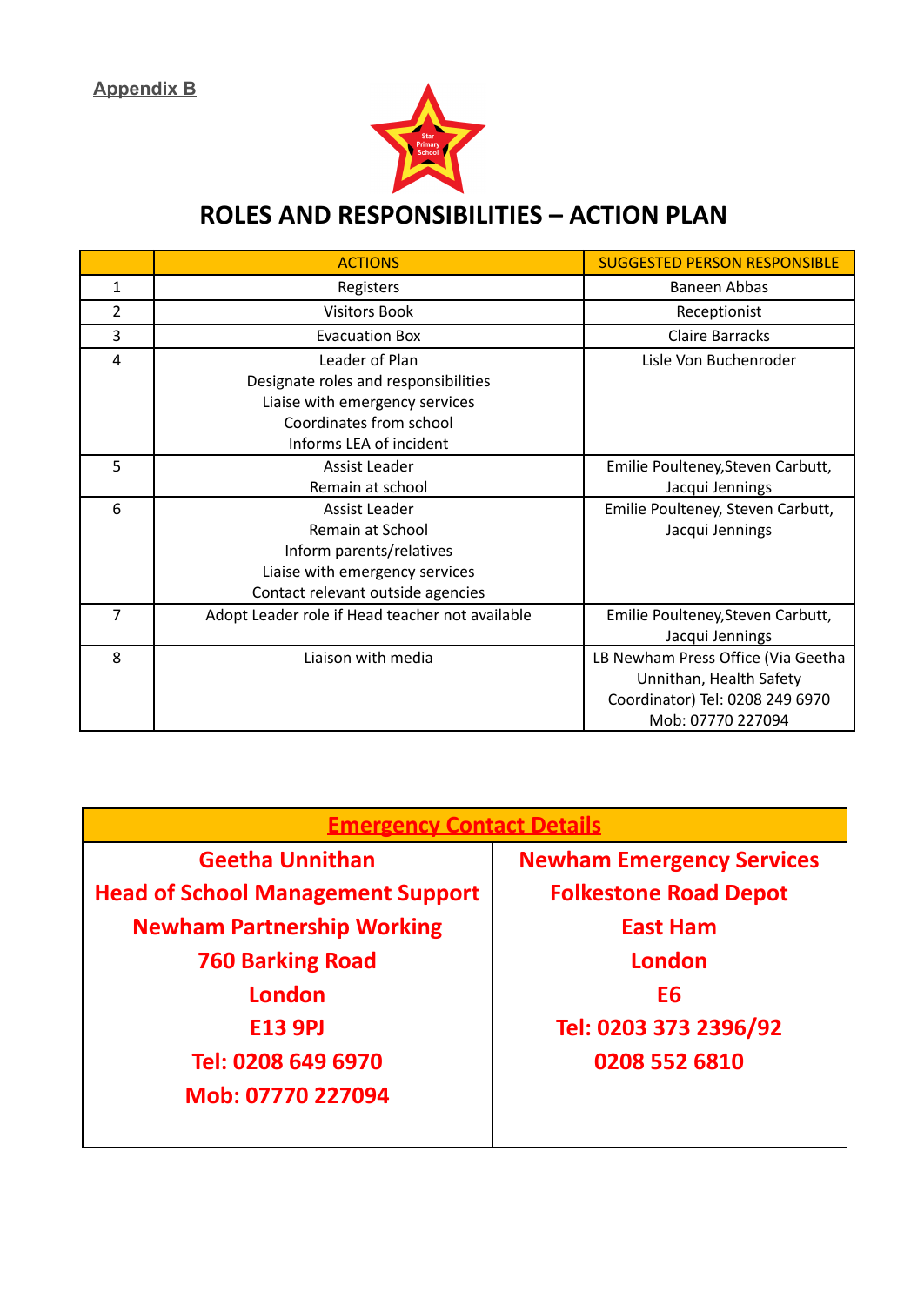#### **Advice from NPW**

#### **Appendix C**

Taken from SP130: Health & Safety Standard Procedure. Dealing With Critical Incident in Schools (Updated 2015)

| <b>Dealing with critical incidents in schools</b>                                                     |                                                                     |                                                                                                                                                |                                              |  |
|-------------------------------------------------------------------------------------------------------|---------------------------------------------------------------------|------------------------------------------------------------------------------------------------------------------------------------------------|----------------------------------------------|--|
| <b>Examples</b>                                                                                       | <b>Written</b><br>quidance                                          | What do you do first?                                                                                                                          | <b>School</b><br>Procedure<br>$\overline{2}$ |  |
| Requirement to evacuate the<br>school urgently, e.g. bomb<br>threat, incident around gas leak<br>etc. | <b>SP93</b>                                                         | Evacuate on the advice of Police or<br>emergency services                                                                                      | Yes                                          |  |
| Complete loss of utilities (water,<br>gas, electricity)                                               | SP75 for<br>heating<br>failure                                      | Contact relevant contractor for emergency<br>repair                                                                                            |                                              |  |
| Flood alert                                                                                           | SP <sub>36</sub>                                                    | Evacuate when instructed by the Local<br>Authority                                                                                             |                                              |  |
| <b>Flood localised</b>                                                                                | <b>SP119</b>                                                        | Follow guidance in Paragraph 3                                                                                                                 |                                              |  |
| Explosion on site                                                                                     | <b>SP137</b>                                                        | Dial 999 - evacuate. Report Dangerous<br>Occurrence to Corporate Health and Safety<br>Team                                                     |                                              |  |
| Fire                                                                                                  | <b>SP36</b>                                                         | Dial 999, evacuate school. Do not re-enter<br>until informed by emergency services to do<br>SO.                                                | Yes                                          |  |
| Area closure by the Police e.g.<br>Siege                                                              | <b>SP93</b>                                                         | If during school day, evacuate and remove<br>backed up records. If outside of school day,<br>notify Geetha                                     |                                              |  |
| Asbestos disturbance                                                                                  | <b>SP84</b>                                                         | Ring Newham's Asbestos Audit Team                                                                                                              |                                              |  |
| Discovery of Legionella bacteria<br>in water systems.                                                 | SP100(u<br>pdated20<br>(08)                                         | Follow action set out in guidance                                                                                                              |                                              |  |
| Intruder                                                                                              | Safer<br>Schools<br>Protocol<br>Appendix<br>3                       | <b>Contact Police</b>                                                                                                                          |                                              |  |
| 7/7 type incident<br>Pupils on visits<br>Children left on site en mass<br>Anxiety about families etc  | <b>EV</b><br>Guidanc<br>e for<br>pupils on<br>$EV -$<br><b>SP54</b> | Pupils on EVs - ring own school; assess<br>situations.<br><b>Contact Geetha to consider</b><br>Rest and Reception Centre being<br>established. |                                              |  |
| Educational Visit incident, e.g.<br>pupil disappears, accidents,<br>transport crash.                  | EV<br>Guidanc<br>$e$ – SP54                                         | Follow EV guidelines                                                                                                                           |                                              |  |
| Food poisoning on site                                                                                | SP50 &<br>SP <sub>92</sub>                                          | Notify Environmental Health if a cluster<br>outbreak occurs. Complete form.                                                                    |                                              |  |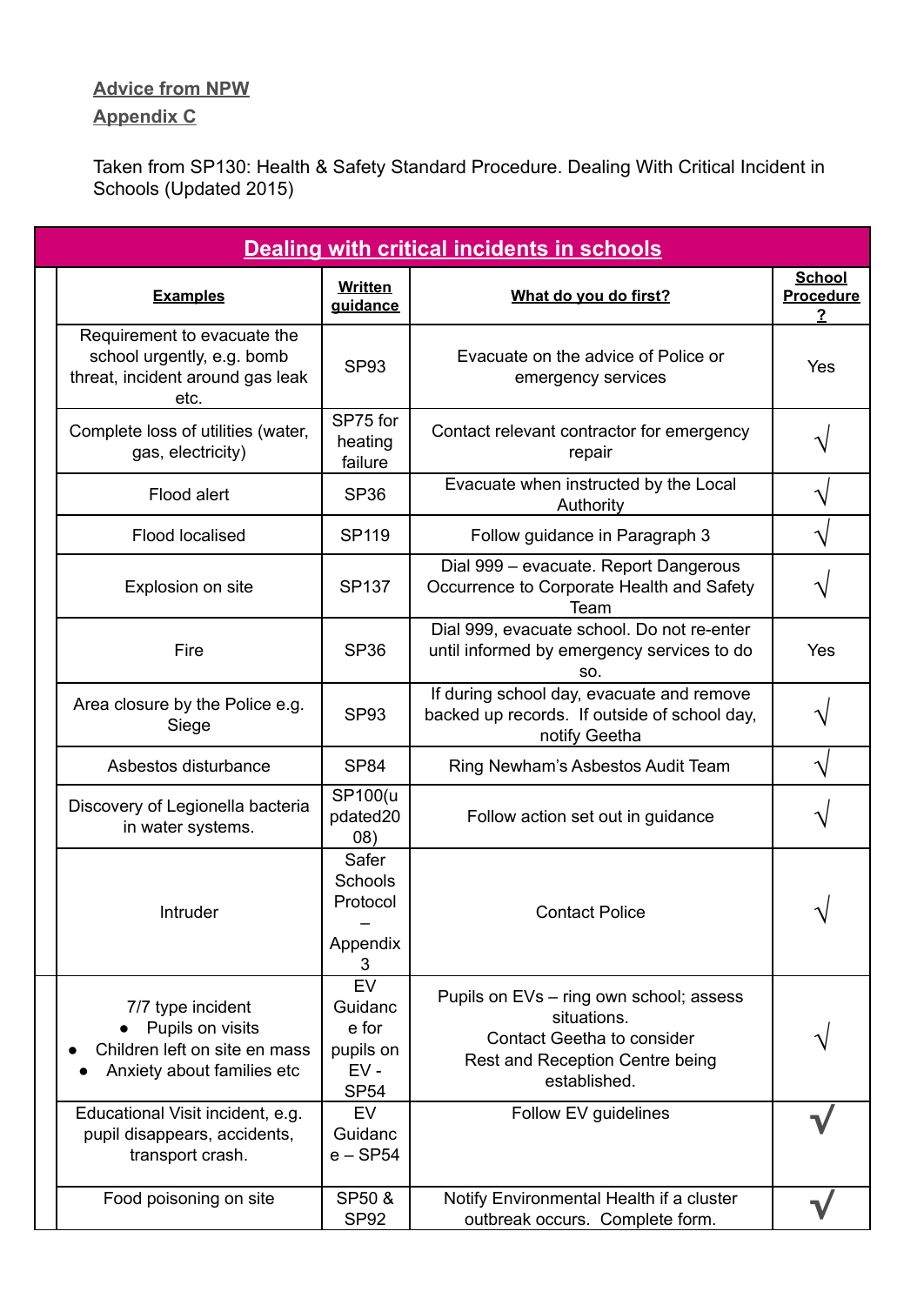| Violent incident between<br>members of school community | <b>SP137</b><br>Incident<br>reporting | Involve Medical Services as appropriate. If<br>perpetrator is pupil, follow school's discipline<br>policy. If perpetrator is employee, follow staff<br>disciplinary policy. Complete assault forms.<br>If a parent, contact School Management<br>Support to request/consider banning order. |  |
|---------------------------------------------------------|---------------------------------------|---------------------------------------------------------------------------------------------------------------------------------------------------------------------------------------------------------------------------------------------------------------------------------------------|--|
| Arrest of employee                                      |                                       | Speak to NPW Schools HR Service                                                                                                                                                                                                                                                             |  |
| Death of child/adult in/out school<br>day               | SP137 (if<br>work<br>related)         | Immediately contact Geetha to agree follow<br>up plan. Complete accident/incident form if<br>relevant                                                                                                                                                                                       |  |
| Disappearance of child during<br>school day             |                                       | Assess risk to child; contact parents, police.                                                                                                                                                                                                                                              |  |
| Disappearance of child/adult<br>outside school day      |                                       | Follow Police advice. Need school plan.                                                                                                                                                                                                                                                     |  |
| Flu pandemic                                            | <b>SP129</b>                          | Prepare action checklist                                                                                                                                                                                                                                                                    |  |
| Communicable disease or<br>disease clusters             | <b>SP50</b><br>and 92                 | <b>Contact Geetha Environmental Health</b><br>depending on guidance.                                                                                                                                                                                                                        |  |
| Hot environment at school                               | SP116                                 | Carry out a risk assessment.                                                                                                                                                                                                                                                                |  |
| Heavy snow – actual or<br>impending                     | <b>SP122</b>                          | Access risks re staffing and pupils                                                                                                                                                                                                                                                         |  |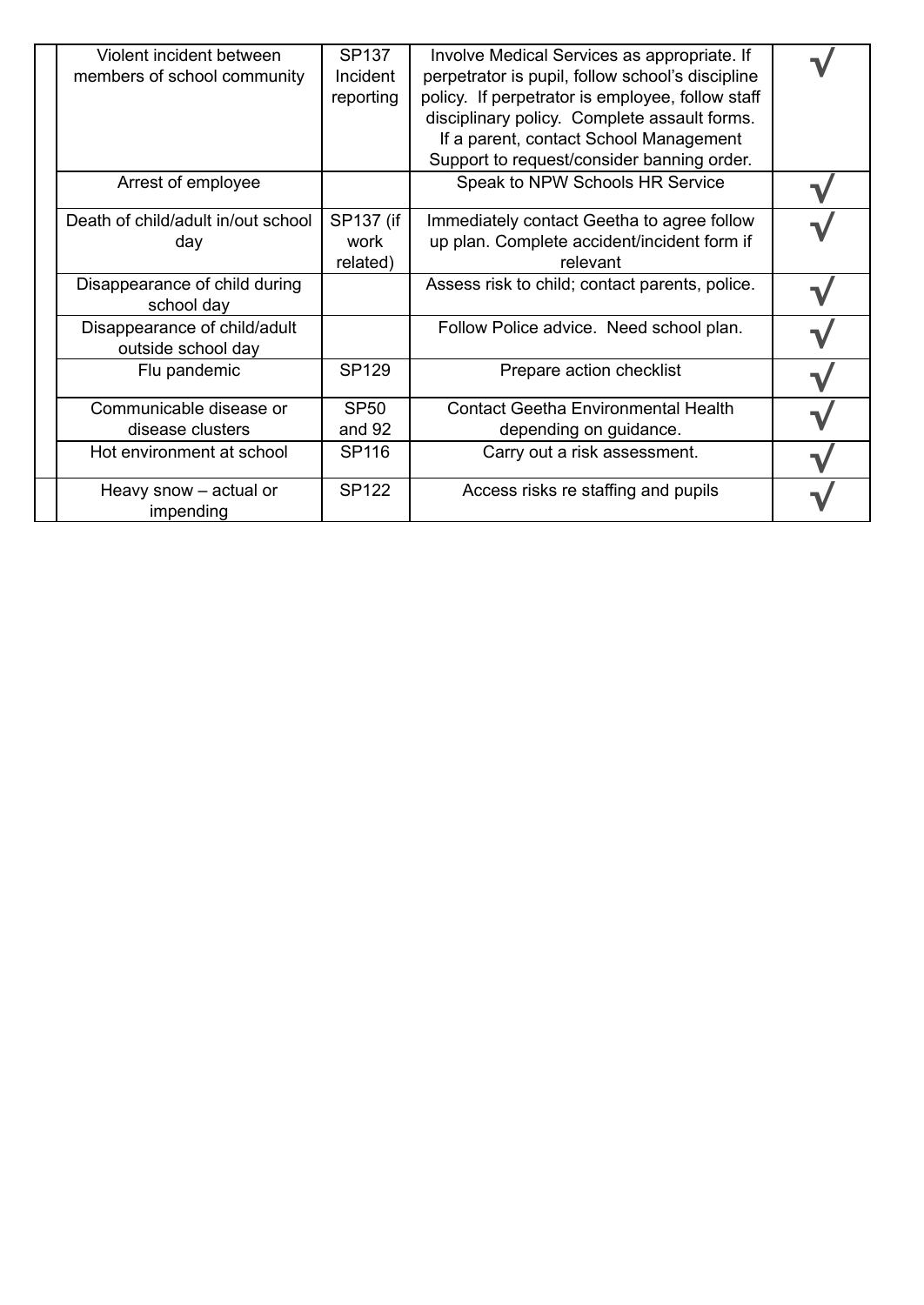| <b>Critical incidents: Issues check</b> |                                                                                 |  |  |  |
|-----------------------------------------|---------------------------------------------------------------------------------|--|--|--|
|                                         | Consider the following issues and whether they are likely to be relevant in the |  |  |  |
|                                         | particular case:-                                                               |  |  |  |
| $\mathbf{1}$                            | <b>Major Incident</b>                                                           |  |  |  |
| 1.1                                     | Convene predetermined School Incident Team (use attached<br>Appendix D).        |  |  |  |
| 2 <sup>1</sup>                          | <b>Staff Briefing</b>                                                           |  |  |  |
| 2.1                                     | On need to know basis; remember confidentiality.                                |  |  |  |
| 2.2                                     | Continuing.                                                                     |  |  |  |
| 3 <sup>1</sup>                          | <b>Communication with pupils and parents</b>                                    |  |  |  |
| 3.1                                     | On need to know basis.                                                          |  |  |  |
| 3.2                                     | Continuing.                                                                     |  |  |  |
| 3.3                                     | Consider where appropriate to be in touch with neighbouring<br>schools.         |  |  |  |
| $\overline{4}$                          | <b>Media</b>                                                                    |  |  |  |
|                                         | If media interest is possible, alert Newham Communications                      |  |  |  |
| 4.1                                     | Office. Tell media to speak to Newham Communications Office                     |  |  |  |
|                                         | for any information                                                             |  |  |  |
|                                         |                                                                                 |  |  |  |
|                                         | <b>Safety of children and staff</b>                                             |  |  |  |
|                                         | Looking after children beyond the school day                                    |  |  |  |
|                                         | <b>School contingency plan</b>                                                  |  |  |  |
|                                         | Head teachers required to have a copy of SP36 (Standard                         |  |  |  |
| 6.1<br>6.2                              | Procedure on Emergency Planning) at home                                        |  |  |  |
|                                         | Need to scope school specific information to be held off site and               |  |  |  |
|                                         | where                                                                           |  |  |  |
| $\overline{7}$                          | <b>Accessing support</b>                                                        |  |  |  |
| 7.1                                     | Geetha will discuss.                                                            |  |  |  |
| $7.2$                                   | Staff Helplines available: - Employee Assistance Programme                      |  |  |  |
| 7.3                                     | (EAP) 0800 328 1437<br>Remember those people who are distressed                 |  |  |  |
| 7.4                                     | Don't forget aftermath trauma                                                   |  |  |  |
| 5 <sub>1</sub><br>5.1<br>6<br>8         | LA/NPW liaison                                                                  |  |  |  |
| 8.1                                     | If unsure, notify Geetha.                                                       |  |  |  |
| 9 <sup>°</sup>                          | <b>Roles, responsibilities and control</b>                                      |  |  |  |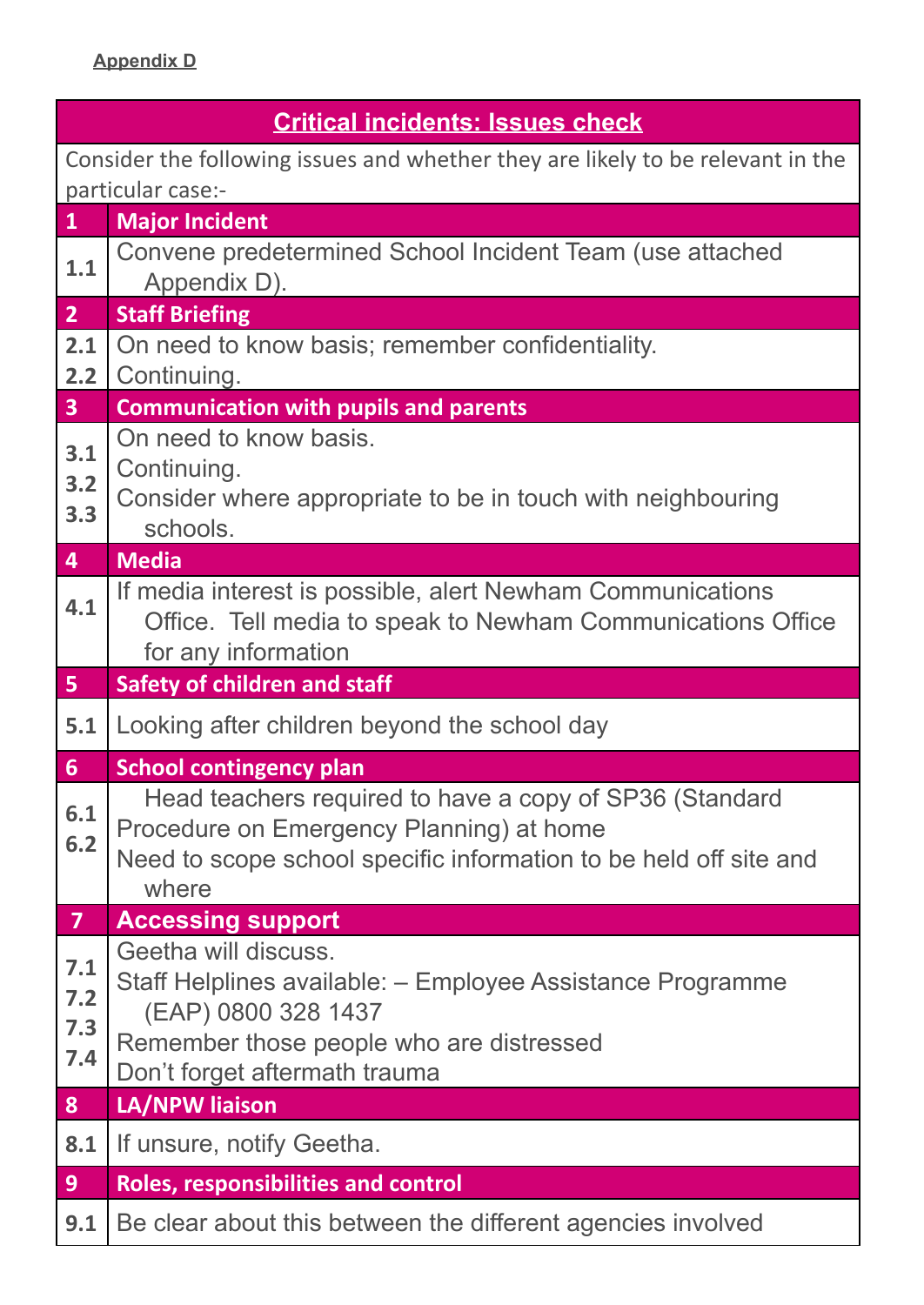| 9.2                                          | Have key named contact at school                                                                                                                                       |
|----------------------------------------------|------------------------------------------------------------------------------------------------------------------------------------------------------------------------|
| <b>10</b>                                    | <b>School closure decisions</b>                                                                                                                                        |
| 10.<br>$\mathbf{1}$<br>10.<br>$\overline{2}$ | • Contact Geetha to discuss<br>• Consider Extended School activities implications                                                                                      |
| <b>11</b>                                    | <b>Liaison with Police</b>                                                                                                                                             |
| 11.<br>$\mathbf{1}$<br>11.                   | If you are contacted first and the Police Officer is unknown to<br>you, you should telephone back on the given number<br>• Police will agree with you a contact person |

### **Appendix E**

| How to deal with intruders on school premises |                       |                                                                         |  |
|-----------------------------------------------|-----------------------|-------------------------------------------------------------------------|--|
| <b>Type of offence</b>                        | <b>Legal</b><br>power | <b>Action and by who</b>                                                |  |
| Person trespasses on                          |                       | School asks person to leave.                                            |  |
| school premises.                              |                       | Record incident in relevant School<br>Log.                              |  |
| Trespasser becomes<br>persistent.             | S.547<br>Education    | <b>School Management Support/School</b><br>warns trespasser by letter.  |  |
|                                               | Act 1996.             | <b>School Management Support brings</b><br>proceedings/seek injunction. |  |
| Trespasser refuses to                         | S.547                 | <b>Consider calling School Police</b>                                   |  |
| leave School premises or                      | Education             | Officer/Local Neighbourhood                                             |  |
| causes or permits                             | Act 1996.             | Team/999.                                                               |  |
| nuisance or disturbance.                      |                       | Police Officer/Authorised person                                        |  |
|                                               |                       | (staff) can remove trespasser from                                      |  |
|                                               |                       | premises.                                                               |  |
|                                               |                       | Police can obtain name & address                                        |  |
|                                               |                       | but NOT arrest.                                                         |  |
|                                               |                       | <b>School Management Support/School</b>                                 |  |
|                                               |                       | warns trespasser by letter.                                             |  |
|                                               |                       | <b>School Management Support brings</b>                                 |  |
|                                               |                       | proceedings.                                                            |  |
| Trespasser causes breach                      | Common                | <b>Contact School Police Officer/Local</b>                              |  |
| of the peace or there is                      | Law.                  | Neighbourhood Team/999.                                                 |  |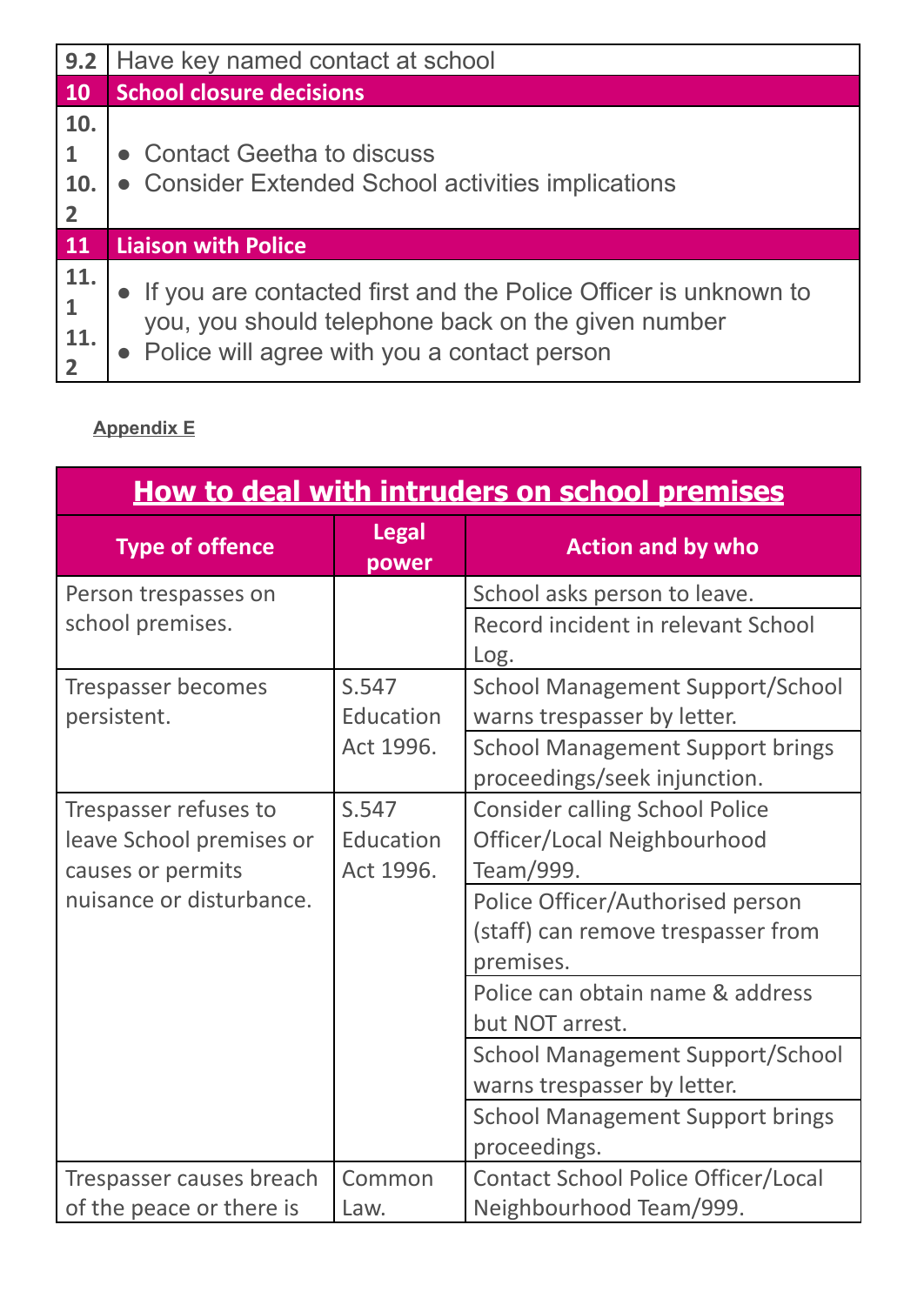| fear there will be a         |                    | Police to deal and can arrest if           |
|------------------------------|--------------------|--------------------------------------------|
| breach of the peace.         |                    | offence is committed.                      |
| <b>Trespasser causes</b>     | Criminal           | <b>Contact School Police Officer/Local</b> |
| deliberate or reckless       | Damage             | Neighbourhood Team/999.                    |
| damage.                      | Act 1971.          | Police to investigate offence of           |
|                              |                    | Criminal Damage and prosecute if           |
|                              |                    | necessary.                                 |
| Person causes intentional    | S.4(A)             | Police to be contacted and requested       |
| harassment, alarm or         | Public             | to attend school.                          |
| distress.                    | <b>Order Act</b>   | Police Officer warns person to stop        |
|                              | 1986.              | and has power of arrest if person          |
|                              |                    | continues behaviour.                       |
| Person uses threatening,     | S.5 Public         | Police to be contacted and requested       |
| abusive, or insulting        | <b>Order Act</b>   | to attend School.                          |
| words or behaviour or        | 1986.              | Police Officer warns person to stop        |
| disorderly conduct.          |                    | and has power of arrest if person          |
|                              |                    | continues behaviour.                       |
| Person assaults another      | <b>Offences</b>    | Police to be contacted (999) and may       |
| person.                      | <b>Against the</b> | arrest assailant.                          |
|                              | Persons            |                                            |
|                              | Act 1861.          |                                            |
| Pupil suspected of being     | S.139A             | School to contact Police immediately       |
| in possession of a knife or  | Criminal           | (999).                                     |
| other weapon on School       | <b>Justice Act</b> |                                            |
| premises.                    | 1988.              |                                            |
|                              | S.4                | Police to deal.                            |
|                              | <b>Offensive</b>   | School to make attempts to 'isolate'       |
|                              | Weapons            | offender and follow safety                 |
|                              | Act 1996.          | procedures.                                |
| Trespasser has been          | $S547 -$           | <b>School contact School Police</b>        |
| previously banned by         | Education          | Officer/Local Neighbourhood                |
| Local Authority under        | Act 1996.          | Team/999 who has power to remove           |
| S547.                        |                    | trespassers.                               |
| <b>Excluded pupils fixed</b> | Common             | Police should be contacted.                |
| term and permanent           | Law                | <b>Contact School Management Support</b>   |
| entering School premises     | S.547              | for banning order.                         |
| carrying a knife or          | Education          |                                            |
| weapon or creating ASB.      | <b>Act 1996</b>    |                                            |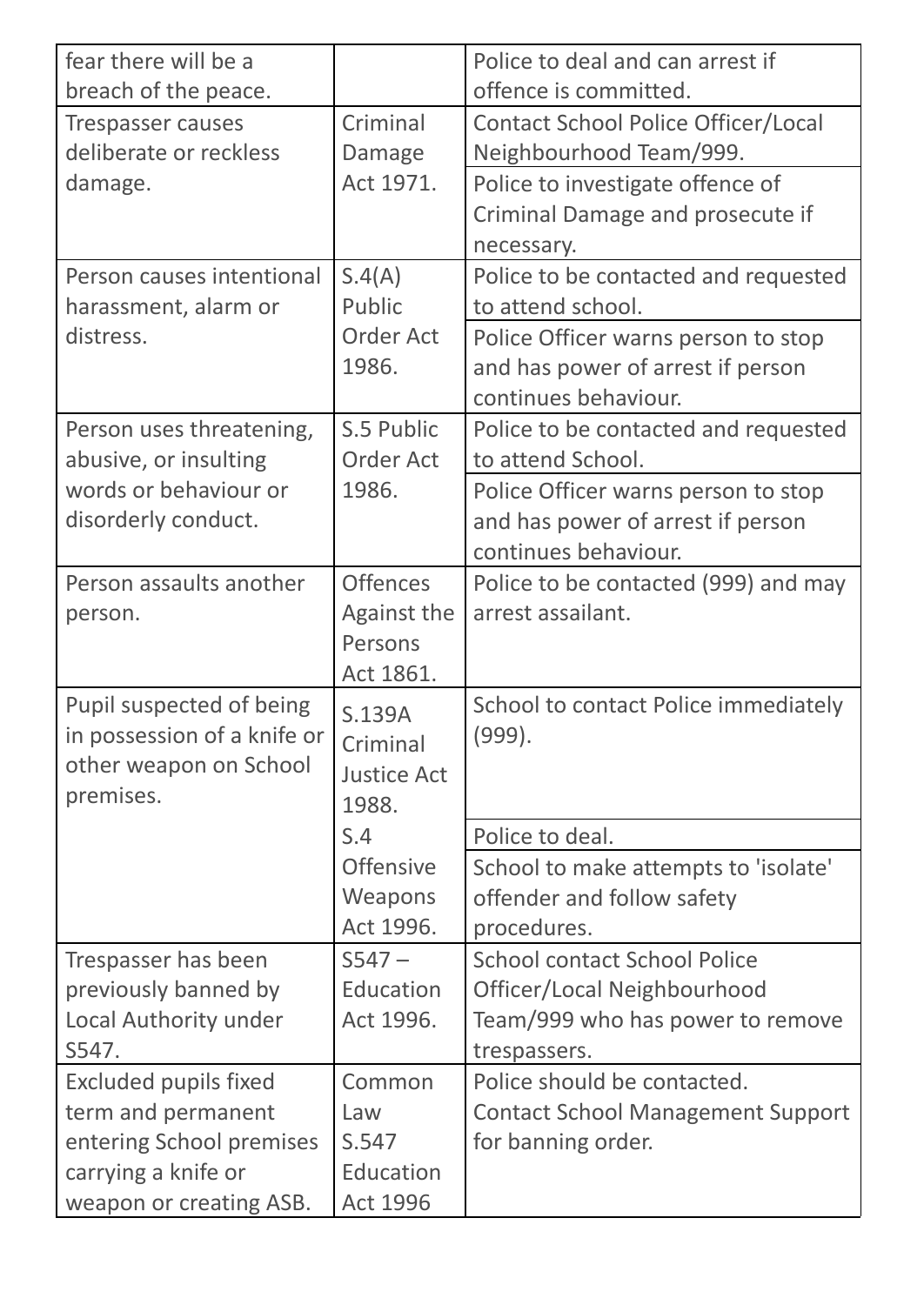**Appendix F**

**Key Contacts:**

Taken from SP155: Health & Safety Standard Procedure. Emergency Contact Numbers. Managing Critical Incidents and Business Continuity. February 2019

NPW (Newham Partnership Working) Francis House 760 Barking Road Plaistow London, E13 9PJ

Tel: 020 8249 6973 [www.npw.uk.com](http://www.npw.uk.com) Email: [geetha.unnithan@npw.uk.com](mailto:geetha.unnithan@npw.uk.com)

| <b>NAME</b>                                      | <b>ORGANISATION</b>                                                | <b>NUMBER</b>                  |
|--------------------------------------------------|--------------------------------------------------------------------|--------------------------------|
| <b>Geetha UNNITHAN - During</b><br>working hours | <b>Newham Partnership Working</b>                                  | 020 8249 6973<br>07807 727 366 |
| <b>Emergency Rota - Out of</b><br><b>Hours</b>   | <b>Newham Partnership Working</b>                                  | 07770 227 094                  |
| <b>Kristianah Fasunloye</b>                      | <b>Press Office (London Borough)</b><br>of Newham), Communication  | 020 3373 4728<br>07789 675 483 |
| <b>Peter Richardson</b>                          | <b>Asset Management</b>                                            | 020 3373 1674<br>07960 156 249 |
| <b>Don Ford</b><br><b>Valerie Jackson</b>        | <b>Educational Psychologist</b><br><b>London Borough of Newham</b> | 020 3373 2725<br>020 3373 2726 |
| <b>Counselling &amp; Advice</b>                  | <b>Employee Assistance</b><br><b>Programme</b>                     | 0800 328 1437                  |
| <b>Public Protection</b>                         | <b>Environmental Health</b>                                        | 020 8552 6810                  |
| <b>Newham Security Services</b><br>(NSS)         | <b>Newham Security Services</b><br>(NSS)                           | 020 3373 2392                  |
| <b>Staff Helpline</b>                            | <b>Employee Assistance</b><br><b>Programme (EAP)</b>               | 0800 328 1437                  |

| <b>School critical incident team</b> |             |                |                |  |  |
|--------------------------------------|-------------|----------------|----------------|--|--|
|                                      |             |                |                |  |  |
| <b>Designation</b>                   | <b>Name</b> | <b>Contact</b> | <b>Contact</b> |  |  |
|                                      |             | number 1       | number 2       |  |  |
| <b>Head Teacher</b>                  | Lisle Von   | 0207 476       | 07801063621    |  |  |
|                                      | Buchenroder | 5336           |                |  |  |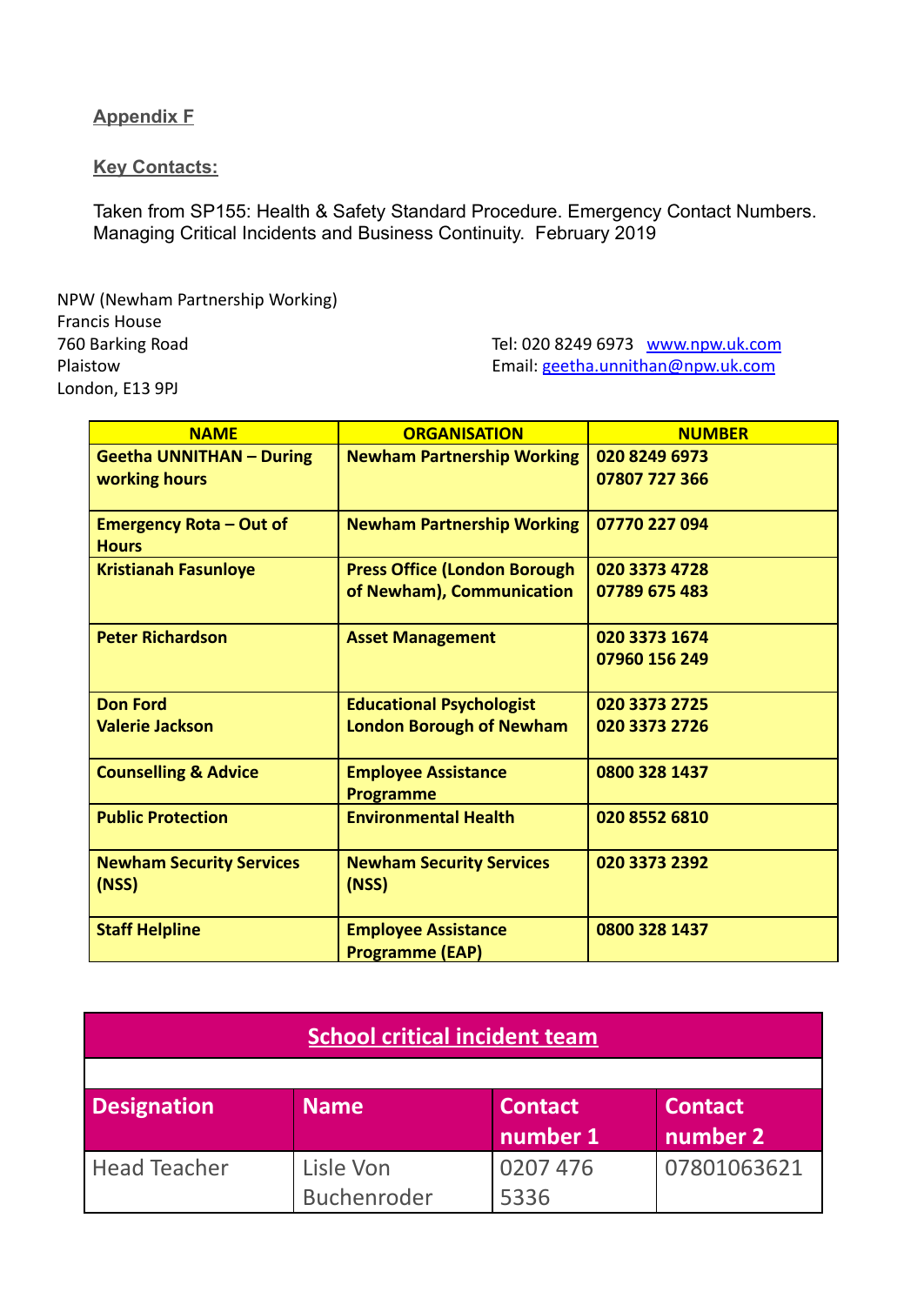| <b>Deputy Head</b>       | <b>Emilie Poulteney</b> | 07786573327 |             |
|--------------------------|-------------------------|-------------|-------------|
| Teacher                  |                         |             |             |
| <b>Deputy Head</b>       | <b>Steven Carbutt</b>   | 07855015664 |             |
| Teacher                  |                         |             |             |
| <b>Deputy Head</b>       | Jacqui Jennings         | 07465858758 |             |
| Teacher                  |                         |             |             |
| <b>Site</b>              | Ola Ibrahim             | 0207 476    | 07432173313 |
| Supervisor/Premis        |                         | 5336        |             |
| es                       |                         |             |             |
| <b>Finance Assistant</b> | Aga Chignard            | 0207 476    | 07958675262 |
|                          |                         | 5336        |             |